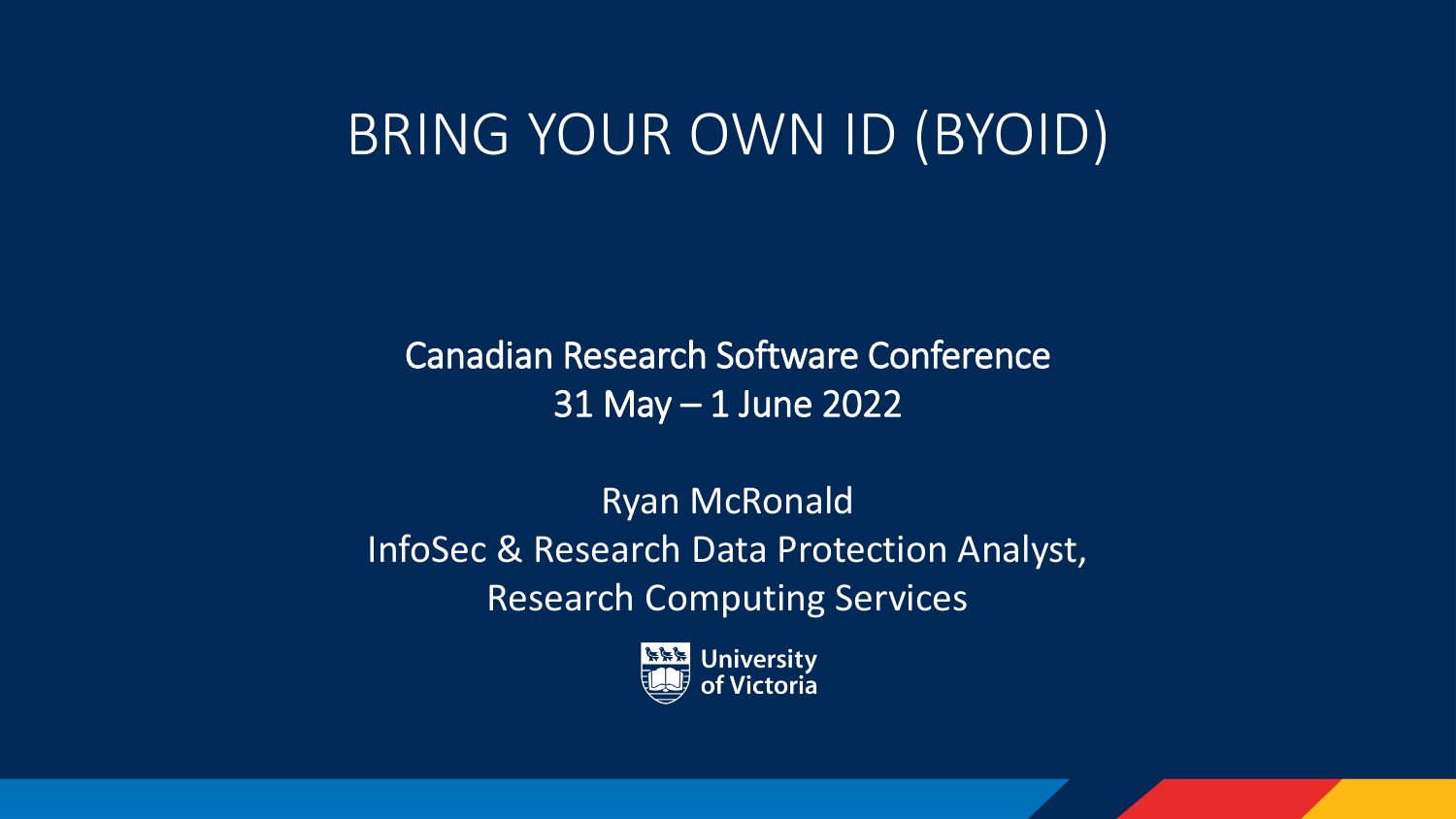

This Lightning Talk will discuss using free and open source software to 'federate' IDs with the likes of Apple, Facebook, Google, and Microsoft.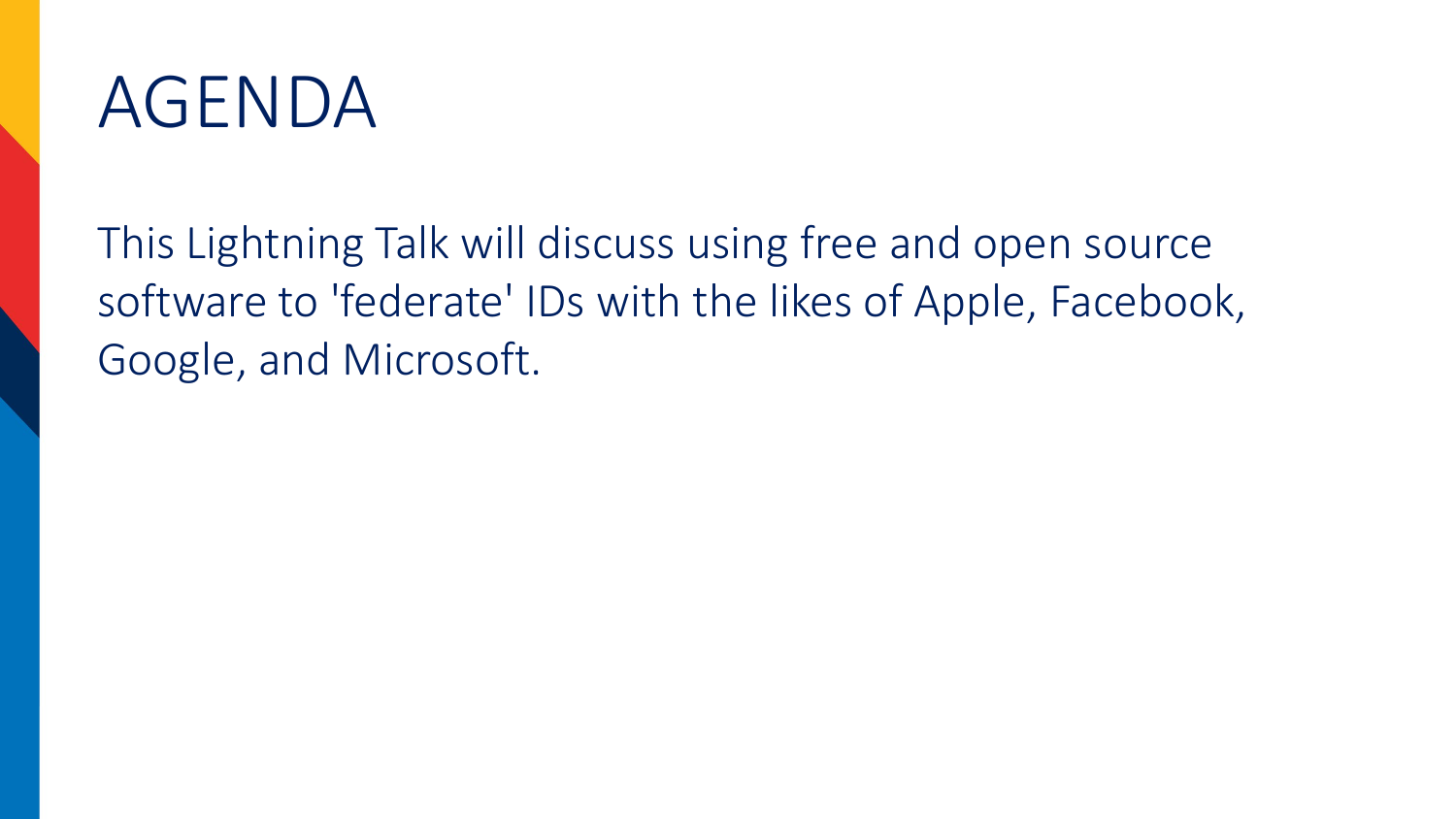# IMPETUS

- In some situations research subjects may interact directly with research software:
	- research portals
	- longitudinal studies
- In these situations, an account relationship with the subject may be required
- Establishing and maintaining research subject accounts can be fraught with problems
- What if researchers and research subjects could use existing account IDs?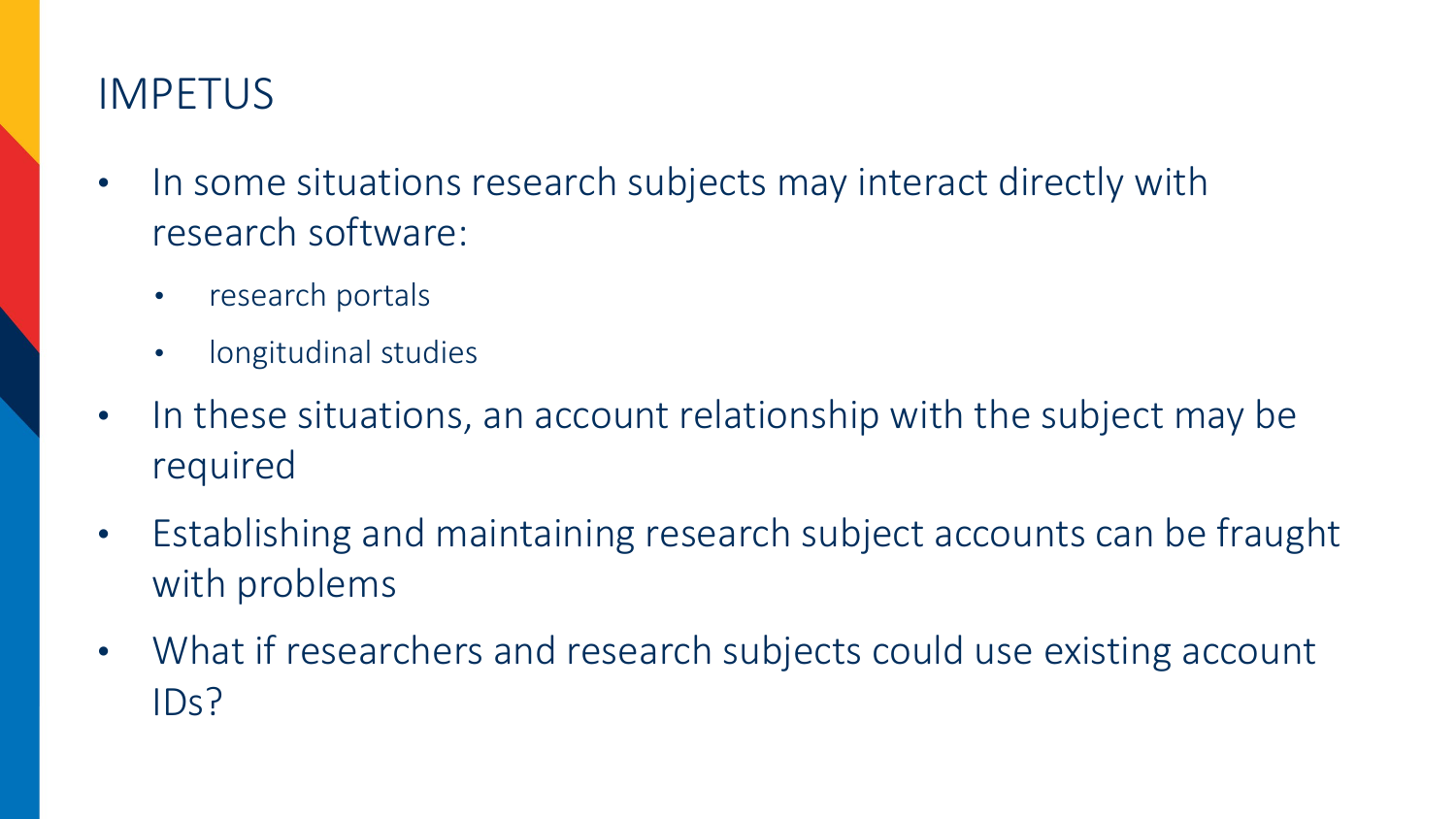# HOW DO YOU DO THAT?

- Researchers, research subjects and their 'social' Identity Providers:
	- Apple
	- Facebook
	- LinkedIn
	- Microsoft
	- Github
	- Google
- Identity brokers enable the support of one of these option
- Inter-operability facilitated by Open Standards (e.g. SAML, OIDC)
- Existence of free and open source solutions (e.g. Shibboleth, Keycloak)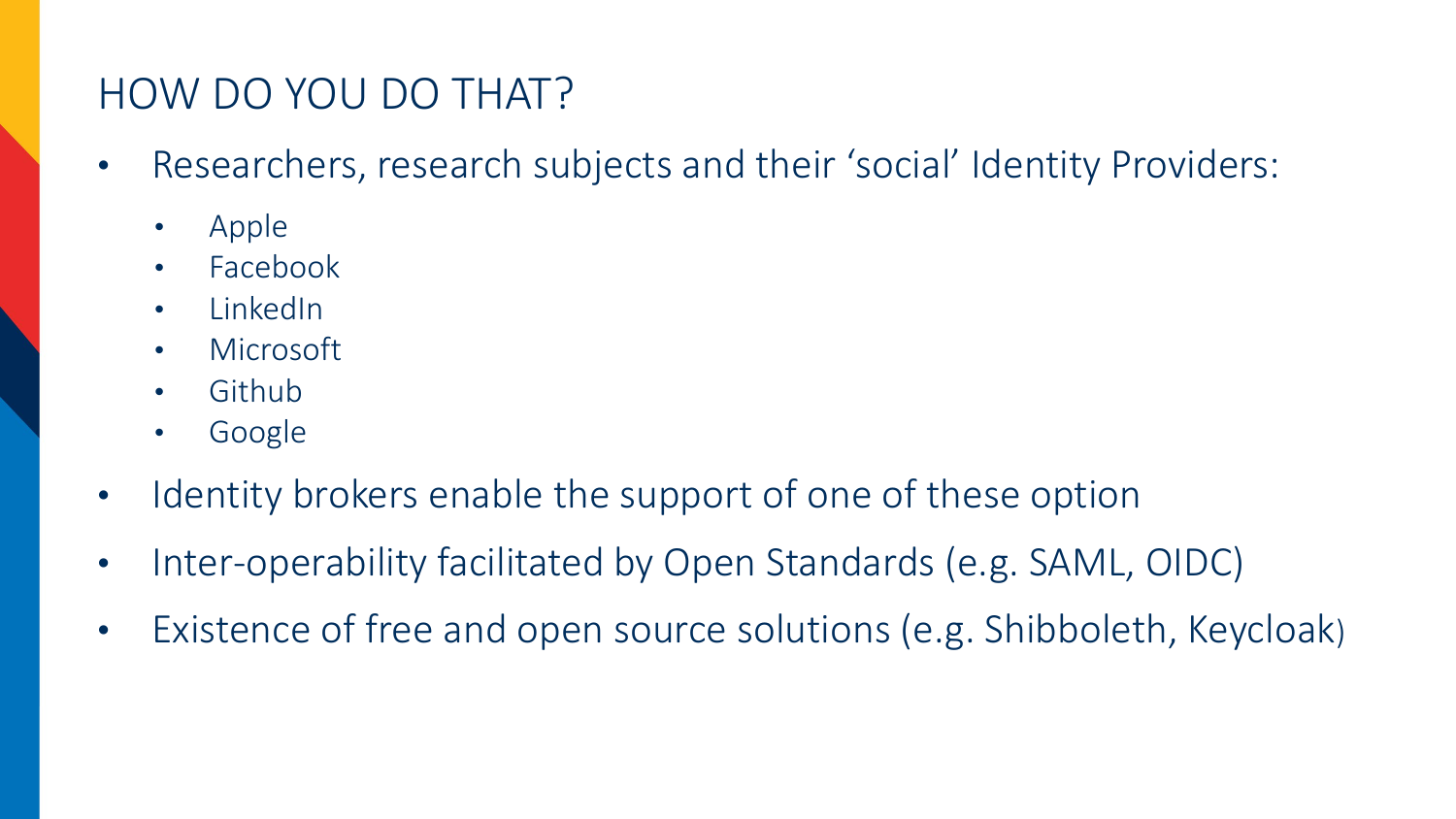# BYOID: ARCHITECTURE

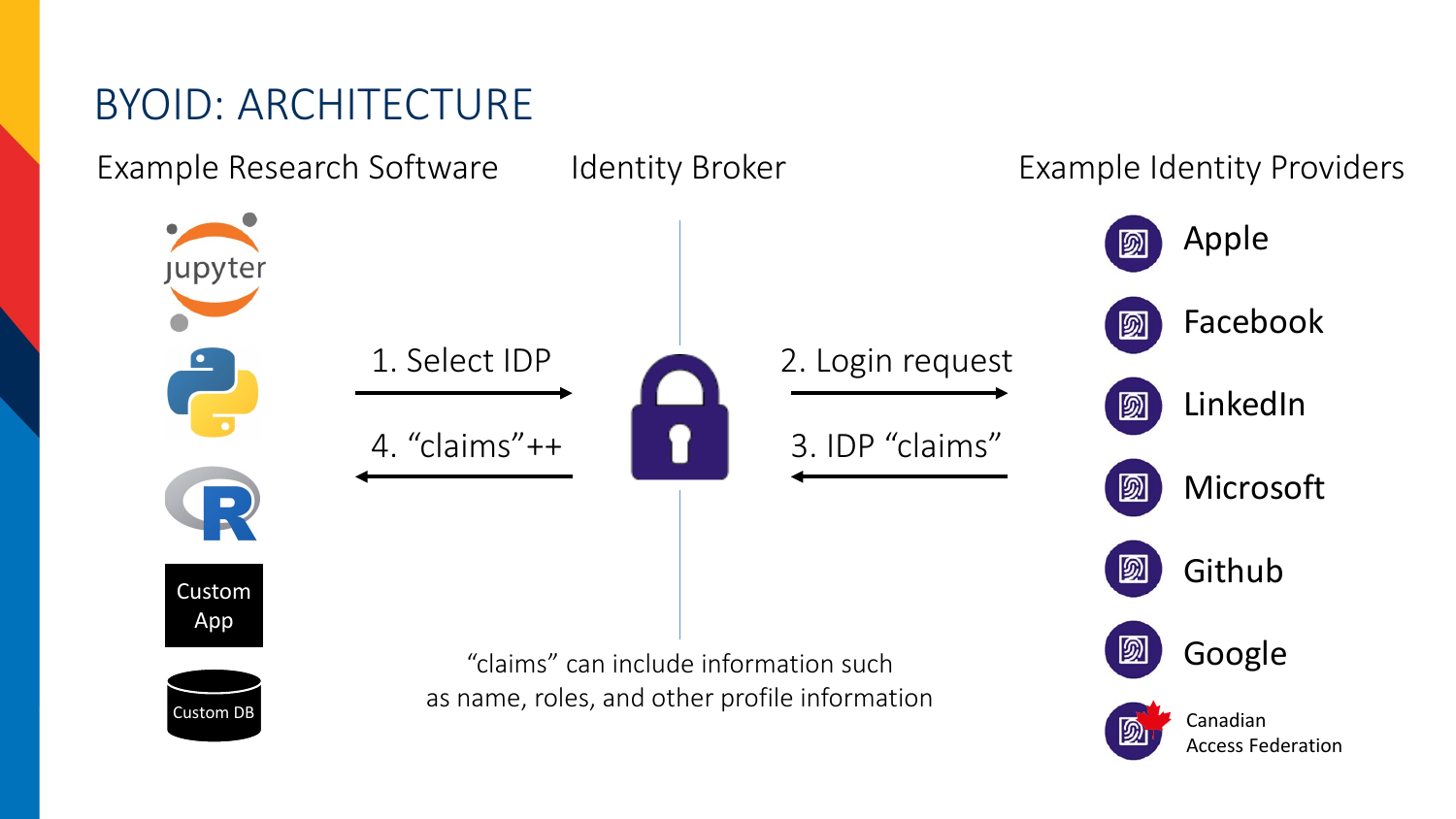# EXAMPLES



### Web applications for institutional account holders and Social logins

Jupyter for institutional account holders and Google users

#### 1. STRAP 2. SYZYGY

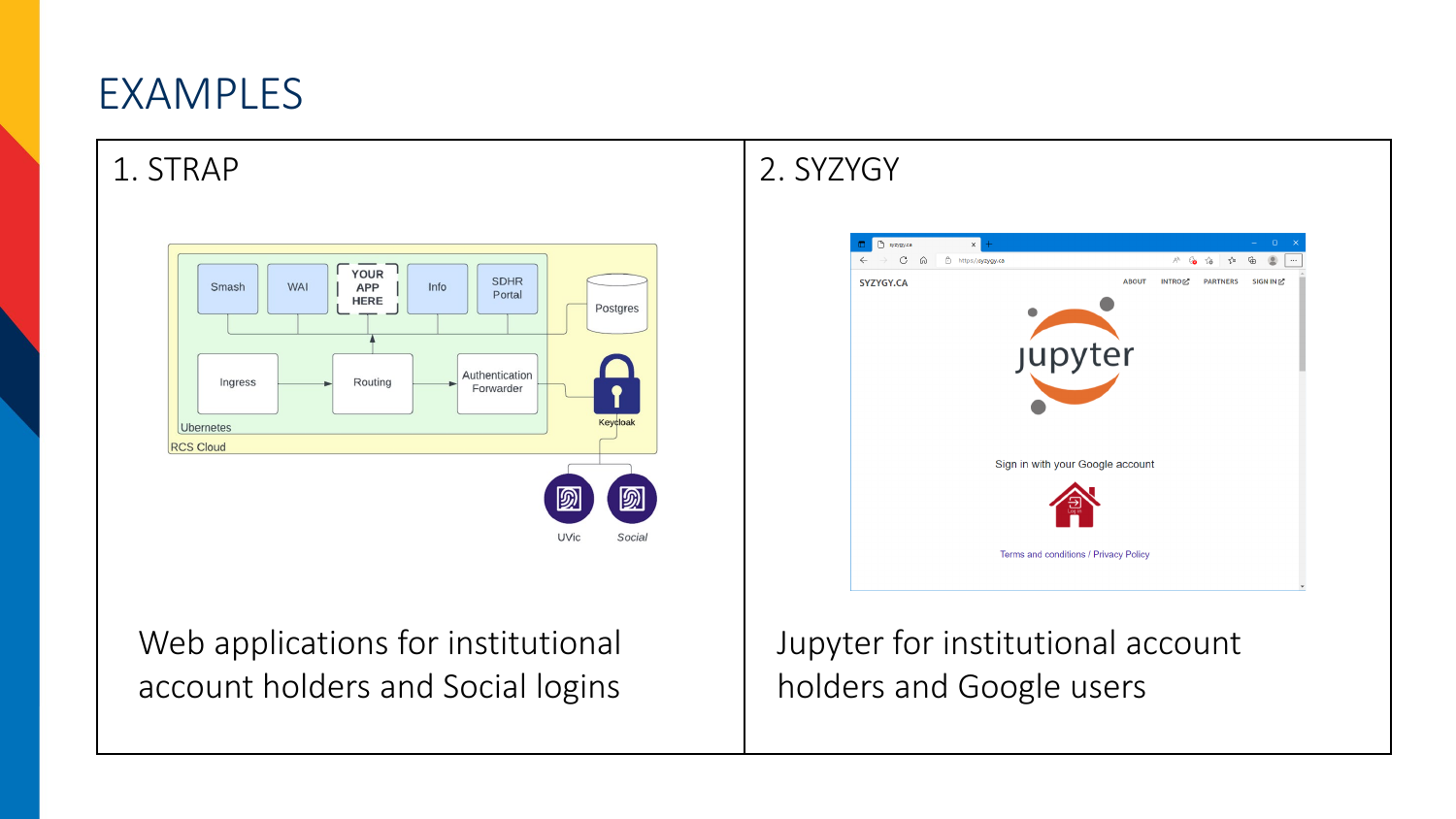## EXAMPLES

#### 3. Mountain Legacy Project | 4. PubMed



Upload and manage photos using Social logins



Access to the US National Library of Medicine via many, many options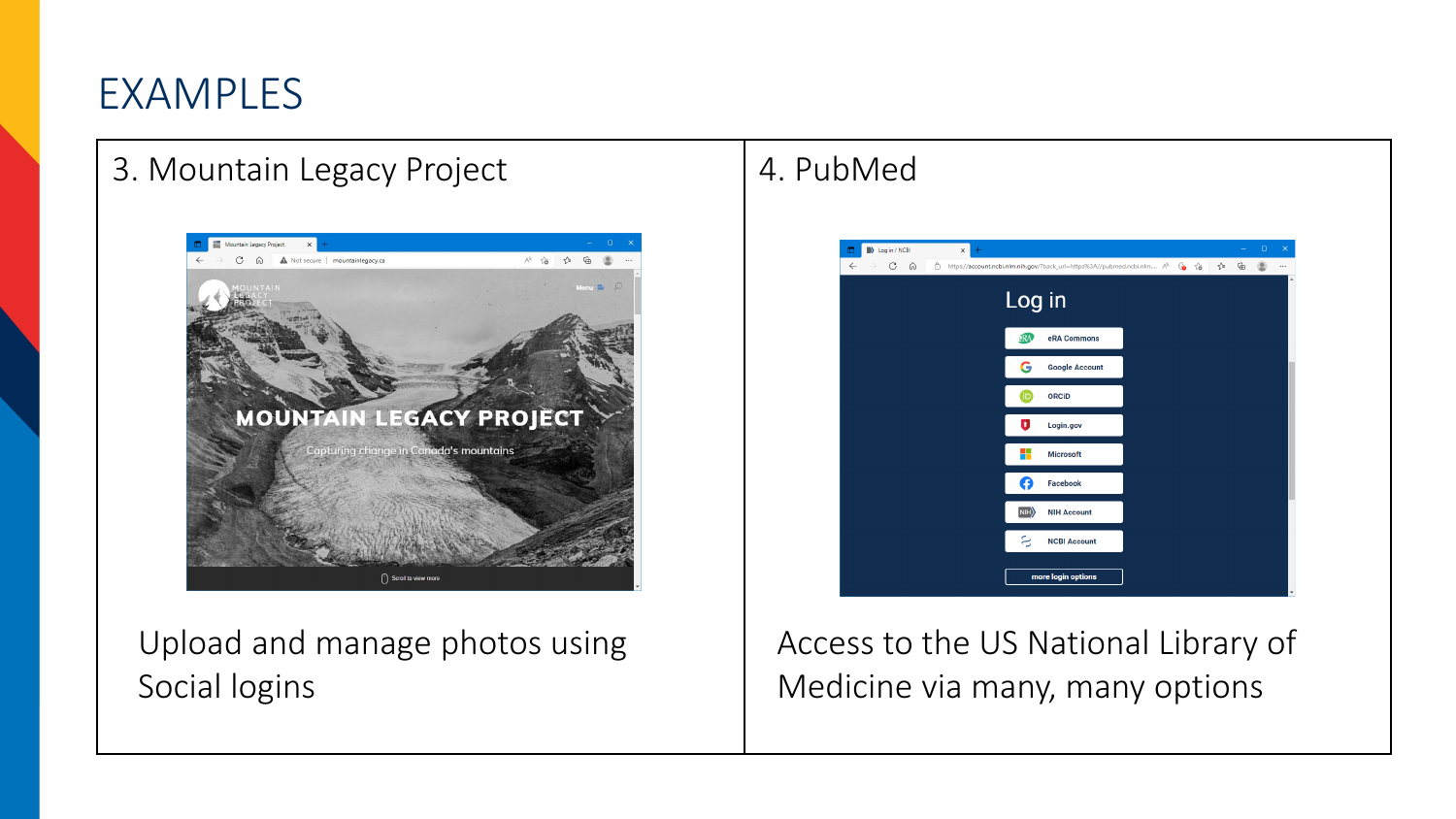# HOW TO GET THERE

- Avoid creating identity silos (not another password!)
- Consider what accounts your research subjects already have and will likely continue to have over the span of your research
- Explore free and open source options
- Ask for help